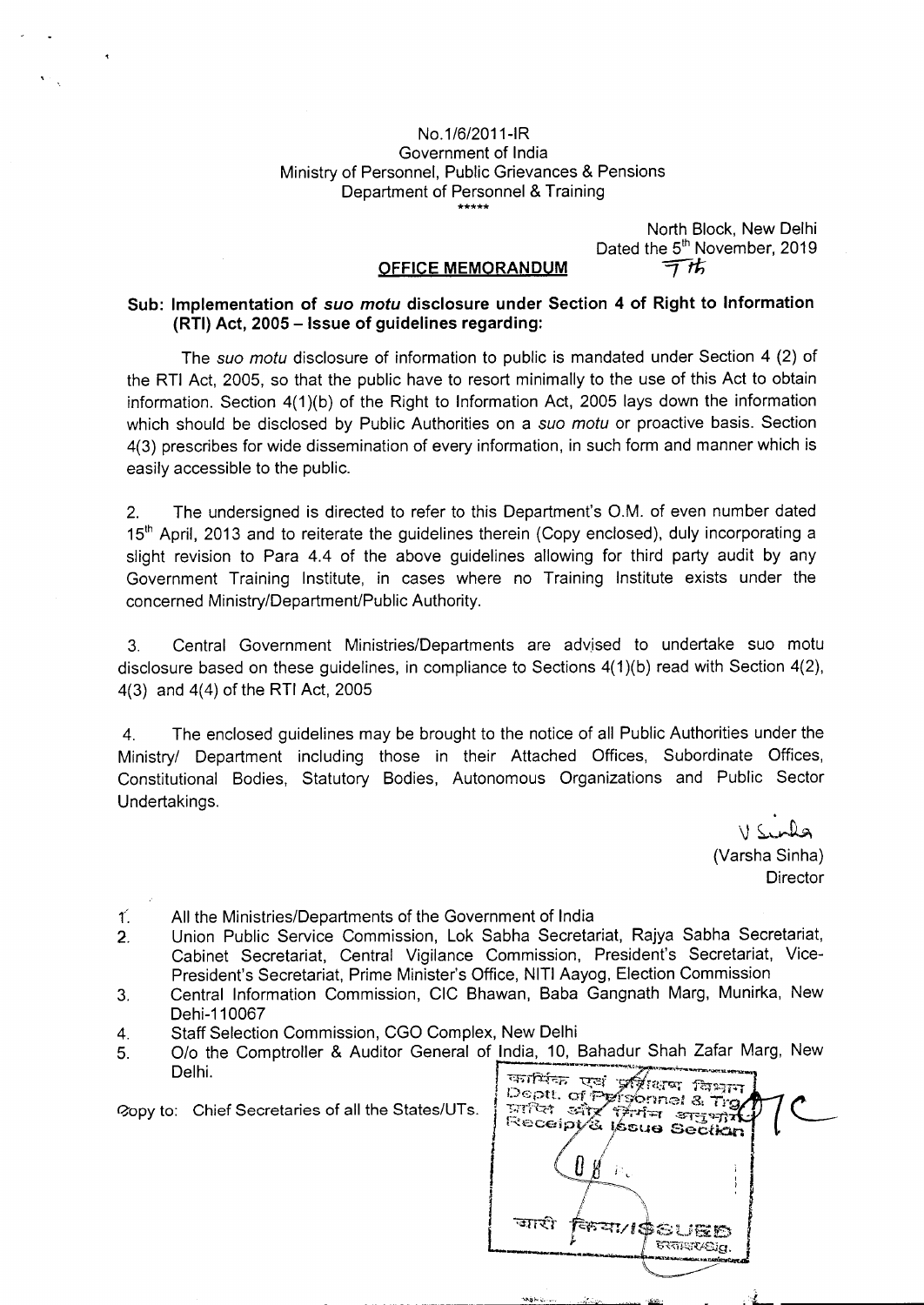Guidelines on *suo motu* disclosure under Section 4 of the RTI Act

 $\hat{\mathbf{v}}$ 

# **INDEX**

| S.<br>No.      | Chapter                                                                                  | Page<br>No. |
|----------------|------------------------------------------------------------------------------------------|-------------|
| 1              | Suo motu disclosure of more items under Section 4                                        |             |
| 2 <sup>1</sup> | Guidelines for digital publication of proactive<br>disclosure under Section 4            |             |
| 3              | Guidelines for certain clauses of Section $4(1)(b)$ to<br>make disclosure more effective |             |
|                | Compliance with provisions of suo motu disclosure                                        | 12          |

3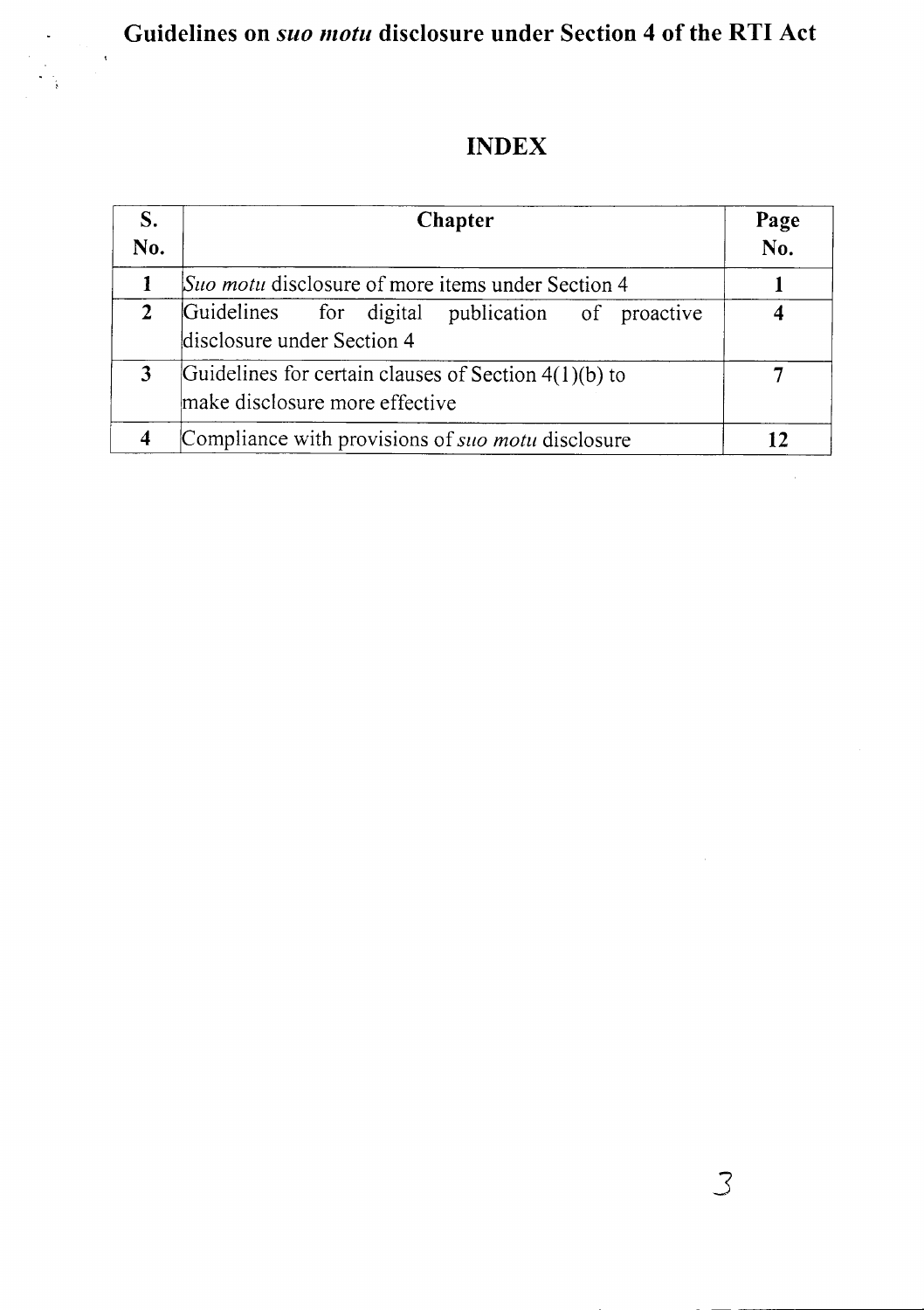### **Guidelines on** *siio niotu* **disclosure under Section 4 of the RTI Act**

#### **1.0** *Suo inotu* **disclosure of more items under Section 4**

Sub-section 4(2) of the RTI Act, 2005 requires every public authority to take steps in accordance with the requirements of clause (b) of sub-section 4(1) to provide as much information *sito motu* to the public at regular intervals through various means of communication, including internet, so that the public have minimum resort to use the Act to obtain information. Accordingly, the Public Authorities may proactively disclose the following items also under the *suo motu* disclosure provisions of Section 4:

#### **Li Information related to Procurement**

LU Information relating to procurement made by Public Authorities including publication of notice/tender enquiries, corrigenda thereon, and details of bid awards detailing the name of the supplier of goods/services being procured or the works contracts entered or any such combination of these and the rate and total amount at which such procurement or works contract is to be done should be disclosed. All information disciosable as per Ministry of Finance, Department of Expenditure's O.M. No 10/1/2011-PPC dated 30<sup>th</sup> November, 2011 on Mandatory Publication of Tender Enquiries on the Central Public Procurement Portal and O.M. No. 10/3/2012- PPC dated 30<sup>th</sup> March, 2012 on Implementation of comprehensive endto-end e-procurement should be disclosed under Section 4. At present the limit is fixed at Rs. 10.00 lakhs. In case of procurements made through DGS&D Rate Contracts or through Kendriya Bhandar/ NCCF, only award details need to be published. However information about procurement which fall within the purview of Section 8 of the RTI Act would be exempt.

#### **1.2 Public Private Partnerships**

121 If Public services are proposed to be provided through a Public Private Partnership (PPP), all information relating to the PPPs must be disclosed in the public domain by the Public Authority entering into the PPP contract/concession agreement. This may include details of the Special Purpose Vehicle (SPy), if any set up, detailed project reports, concession agreements, operation and maintenance manuals and other documents generated as part of the implementation of the PPP project. The documents under the ambit of the exemption from disclosure of information under section  $8(1)(d)$  and  $8(1)(j)$  of

*LI*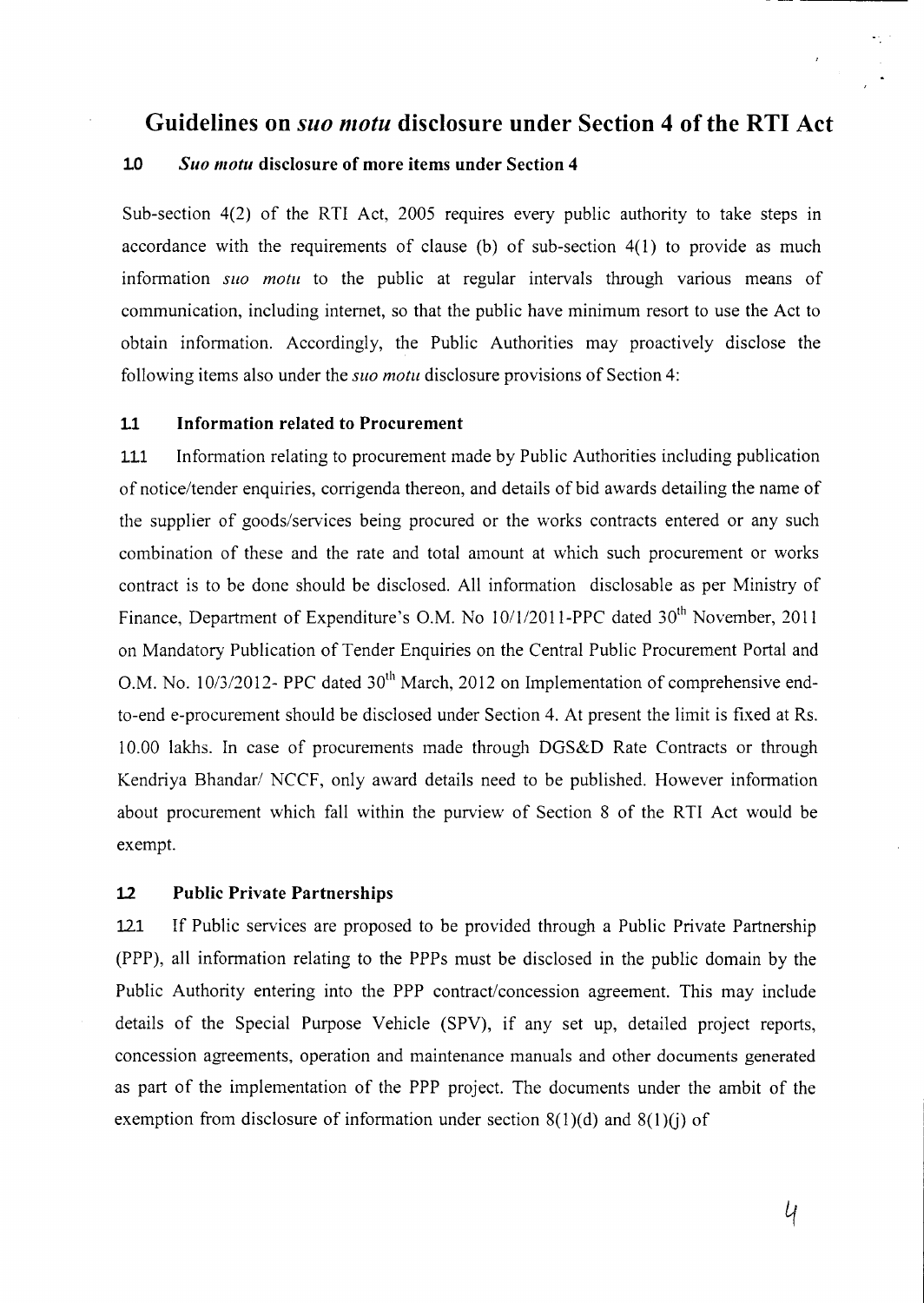the RTI Act would not be disclosed *suo motu*. Further, information about fees, tolls, or other kinds of revenue that may be collected under authorization from the Government, information in respect of outputs and outcomes, process of selection of the private sector party may also be proactively disclosed. All payments made under the PPP project may also be disclosed in a periodic manner along with the purpose of making such payment.

#### **1.3 Transfer Policy and Transfer Orders**

13.1 Transfer policy for different grades/cadres of employees serving in Public Authority should be proactively disclosed. All transfer orders should be publicized through the website or in any other manner listed in Section 4(4) of the Act. These guidelines would not be applicable in cases of transfers made keeping in view sovereignty, integrity, security, strategic, scientific or economic interests of the State and the exemptions covered under Section 8 of the Act. These instructions would not apply to security and intelligence organizations under the second schedule of the RTI Act.

#### **1.4 RTI Applications**

14.1 All Public Authorities shall proactively disclose RTI applications and appeals received and their responses, on the websites maintained by Public Authorities with search facility based on key words. RTI applications and appeals received and their responses relating to the personal information of an individual may not be disclosed, as they do not serve any public interest.

#### **1.5 CAG** & **PAC paras**

15.1 Public Authorities may proactively disclose the CAG & PAC paras and the Action Taken Reports (ATRs) only after these have been laid on the table of both the houses of the Parliament. However, CAG paras dealing with information about the issues of sovereignty, integrity, security, strategic, scientific or economic interests of the State and information covered under Section 8 of the RTI Act would be exempt.

#### **16 Citizens Charter**

16.1 Citizens Charter prepared by the Ministry/Department, as part of the Result Framework Document of the department/organization should be proactively disclosed and six monthly report on the performance against the benchmarks set in Citizens Charter should also be displayed on the website of public authorities.

 $\mathcal{S}$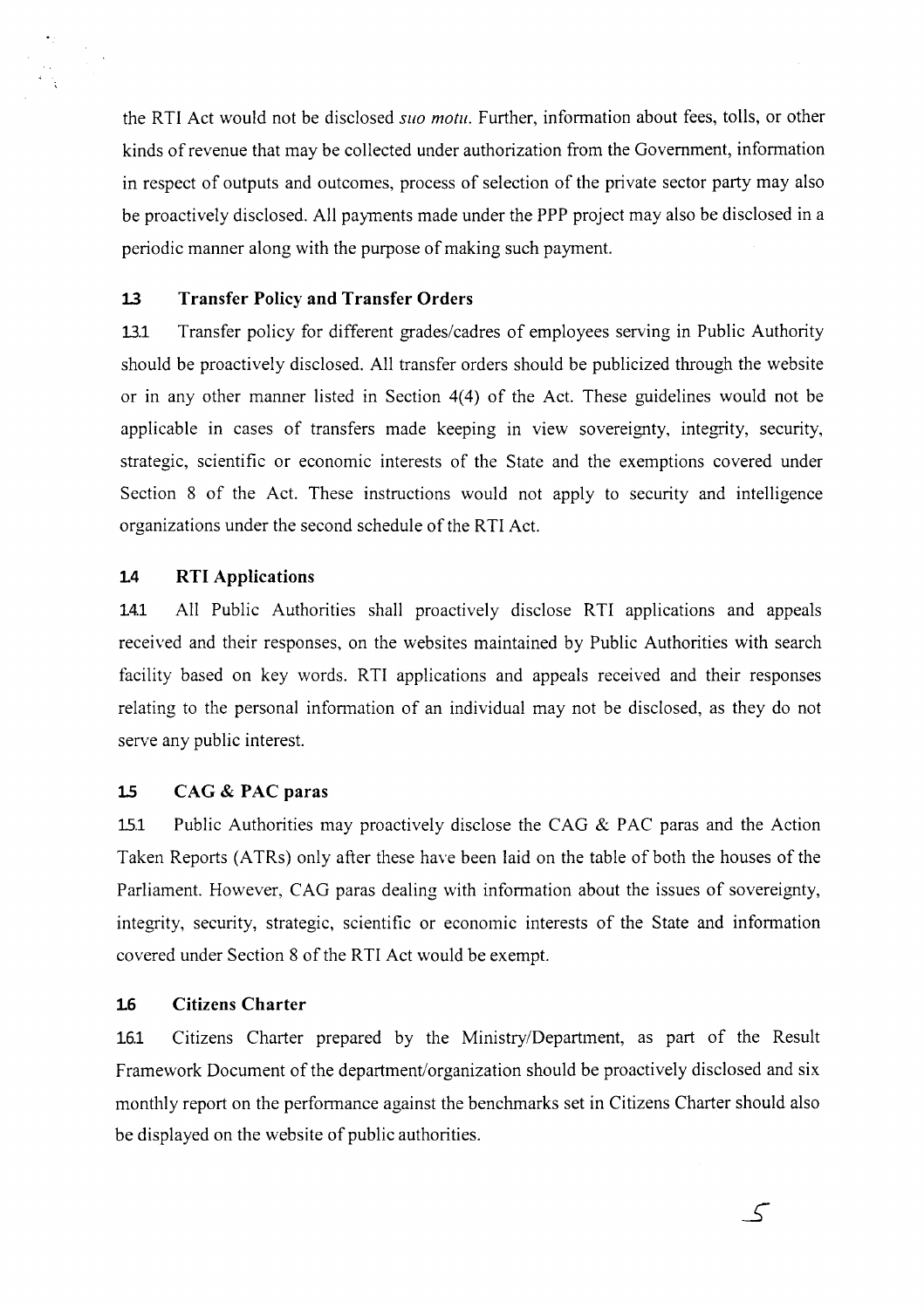#### **L7 Discretionary and Non-discretionary grants**

**17.1** All discretionary /non-discretionary grants/ allocations to state governments/ NGOs/Other institutions by Ministry/Department should be placed on the website of the Ministry/Department concerned. Annual Accounts of all legal entities who are provided grants by Public Authorities should be made available through publication, directly or indirectly on the Public Authority's website. Disclosures would be subject to provisions of Section 8 to 11 of the RTI Act.

### **12 Foreign Tours of PM/Ministers**

12.1 A large number of RTI queries are being filed on official tours undertaken by Ministers or officials of various Government Ministries/Departments. Information regarding the nature, place and period of foreign and domestic tours of Prime Minister are already disclosed on the PMO's website.

18? As per DoPT's OM No. 1/8/20 12-IR dated 11/9/2012, Public Authorities may proactively disclose the details of foreign and domestic official tours undertaken by the Minister(s) and officials of the rank of Joint Secretary to the Government of India and above and Heads of Departments, since  $1<sup>st</sup>$  January, 2012. The disclosures may be updated once every quarter.

*1.8.3.* Information to be disclosed proactively may contain nature of the official tour, places visited, the period, number of people included in the official delegation and total cost of such travel undertaken. Exemptions under Section 8 of the RTI Act, 2005 may be kept in view while disclosing the information. These instructions would not apply to security and intelligence organisations under the second schedule of the RTI Act, 2005 and CVOs of public authorities.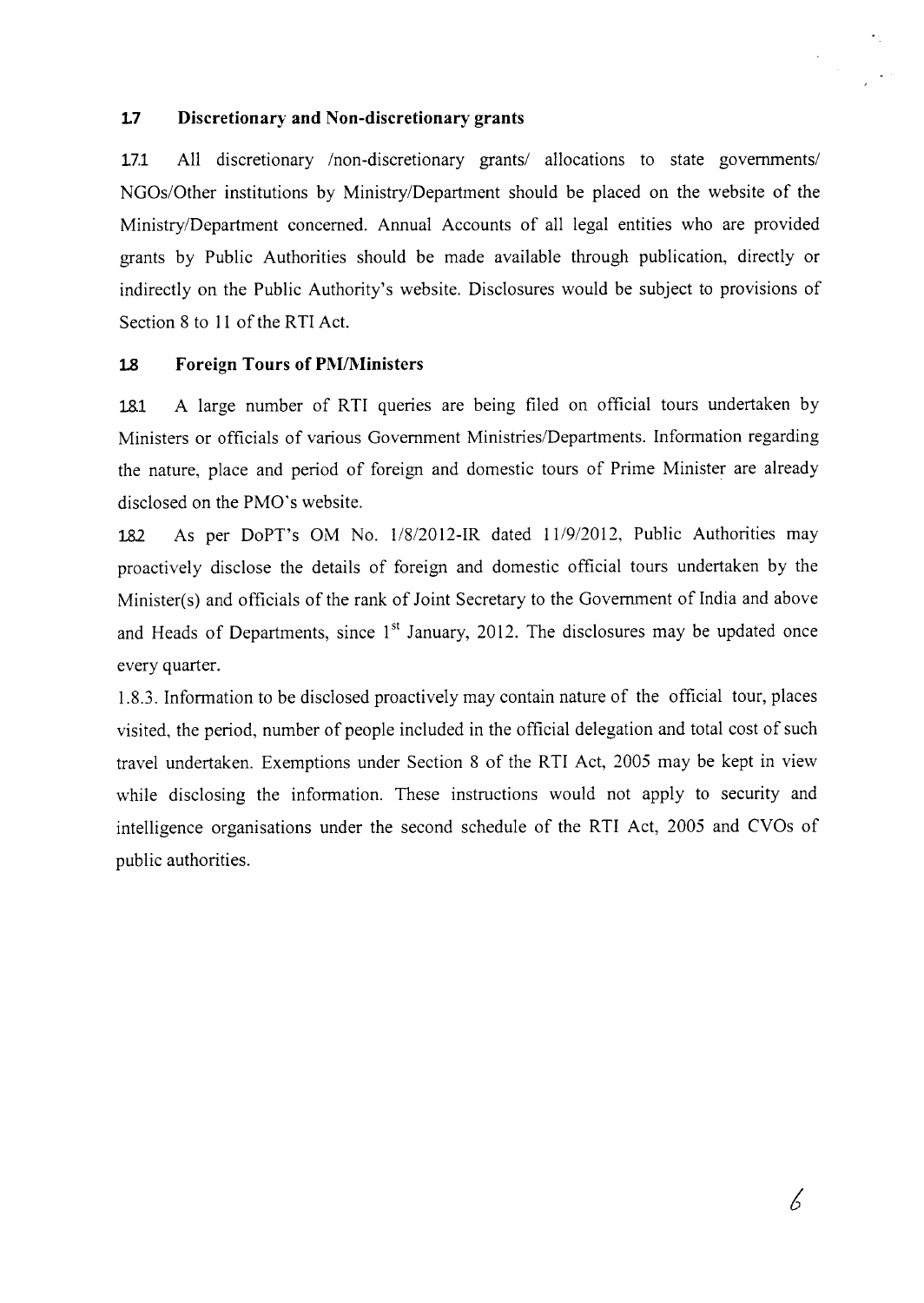#### **2.0 Guidelines for digital publication of proactive disclosure under Section 4**

**2.1** Section 4 lays down that information should be provided through many mediums depending upon the level of the public authority and the recipient of information (for example, in case of Panchayat, wall painting may be more effective means of dissemination of information), and that more and more proactive disclosure would gradually be made through Internet. There is need for more clear guidelines for web-based publication of information for disclosure.

22 The Department of Information Technology has been working on setting of technical standards for government websites and the Department of Administrative Reforms & Public Grievances has published guidelines for websites of Government Departments. These guidelines prescribe the marmer in which websites need to be designed and how information should be disclosed. While adhering to the standards of government guidelines as laid down by Department of Information Technology and Department of Administrative Reforms & Public Grievances, the following principles additionally should also be kept in view to ensure that websites' disclosures are complete, easily accessible, technology and platform neutral and in a form which conveys the desired information in an effective and user-friendly manner.

- a) It should be the endeavor of all public authorities that all entitlements to citizens and all transactions between the citizen and government are gradually made available through computer based interface. The 'Electronic Delivery of Services Bill, 2012' under formulation in Government of India would provide the necessary impetus.
- b) Websites should contain detailed information from the point of origin to the point of delivery of entitlements/services provided by the Public Authorities to citizens.
- c) Orders of the public authority should be uploaded on the website immediately after they have been issued.
- d) Website should contain all the relevant Acts, Rules, forms and other documents which are normally accessed by citizens.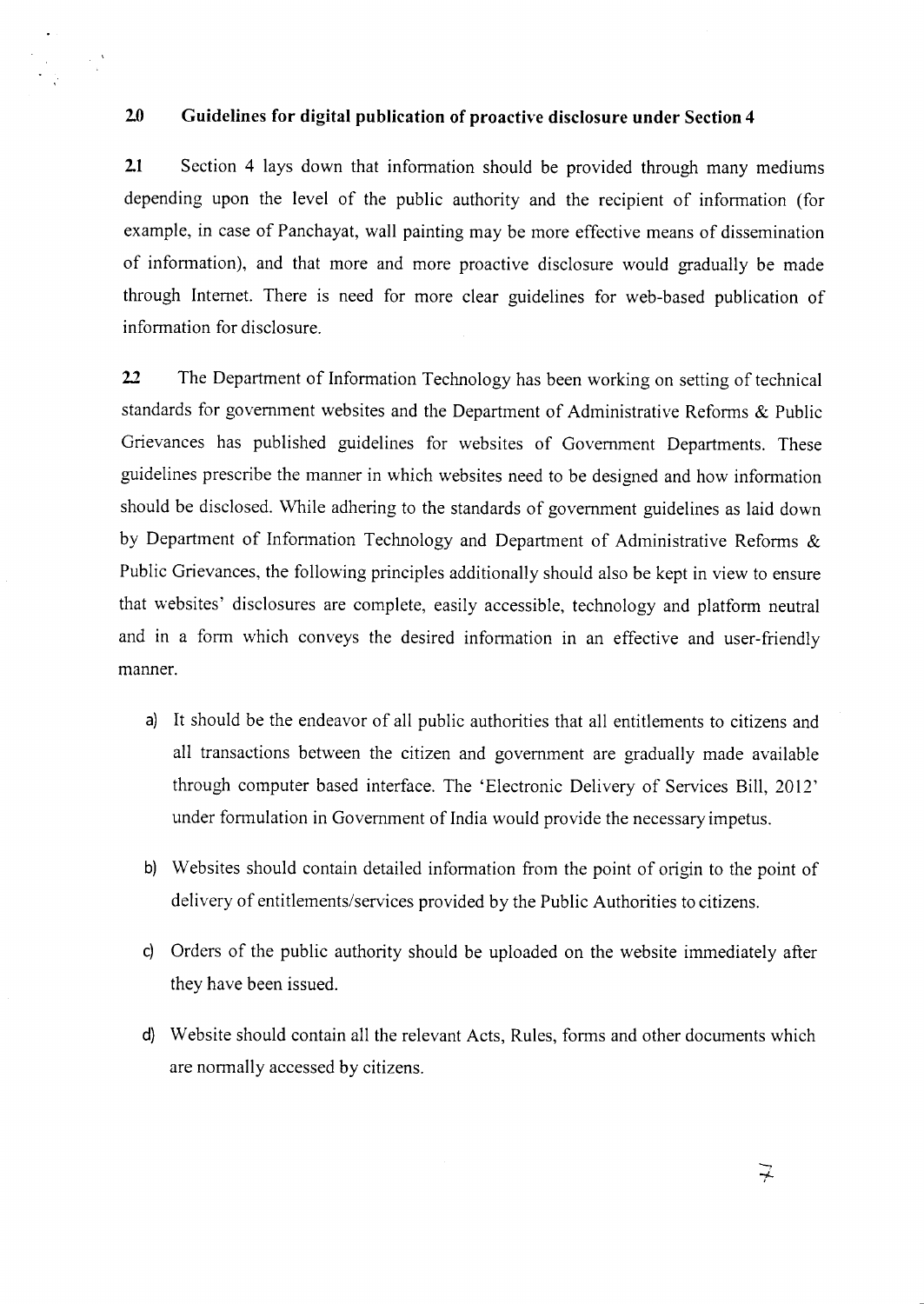- e) Websites should have detailed directory of key contacts, details of officials of the Public Authority.
- f) It is obligatory under Section  $4(1)(b)(xiv)$  of the RTI Act for every Public Authority to proactively disclose 'details in respect of the information, available to or held by it, reduced in an electronic form'. The website should therefore indicate which digitally held information is made available publicly over the internet and which is not.
- g) As departments reorganize their systems and processes to enable themselves for electronic service delivery, it is recommended that the requirement of bringing due transparency as provided in the RTI Act is given adequate consideration at the design stage itself.
- h) To maintain reliability of information and its real time updation, information generation in a digital form should be automatically updated on the basis of key work outputs, like a muster roll and salary slip (NREGA in Andhra Pradesh) or formalization of a government order (Andhra Pradesh). Such an approach will lead to automation of proactive disclosure.
- i) Information must be presented from a user's perspective, which may require rearranging it, simplifying it etc. However, original documents in original formats should continue to be made available because these are needed for community monitoring of government's functioning.
- I) The 'National Data Sharing and Accessibility Policy' by the Department of Science and Technology is based on the principle that all publicly funded information should be readily available. The policy has been notified in March, 2012 and the schedule should be strictly adhered to.
- k) Information and data should be presented in open data formats whereby it can be pulled by different Application Protocol Interfaces to be used in different fashions more appropriate to specific contexts and needs. Information/ data can, for instance, be presented in powerful visual ways using visualisation techniques. Such visual representation of information/ data can give insights that may remain largely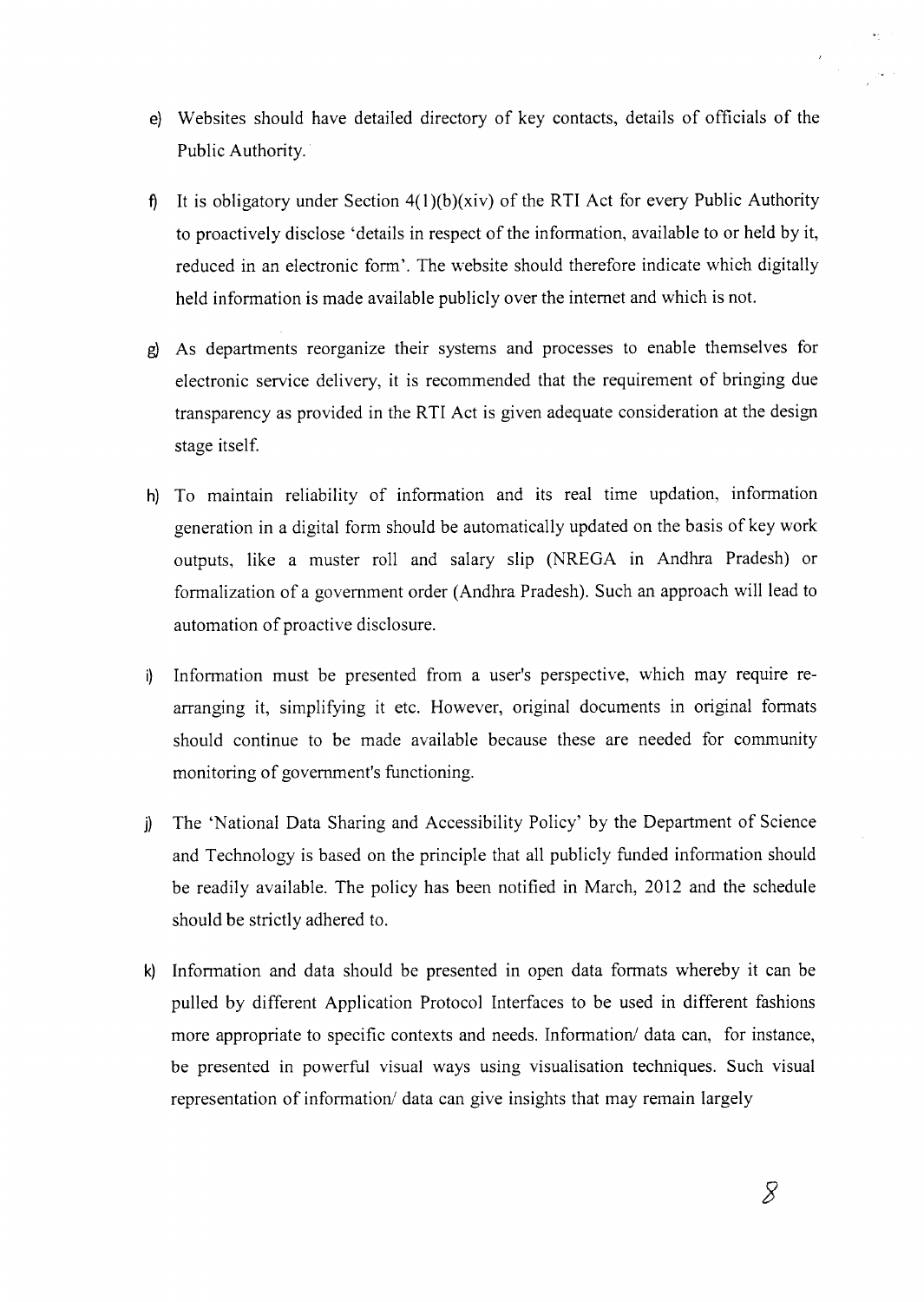hidden in a textual or tabular presentation of data. In some contexts, pictures and audio/videos recordings etc may be more useful. There have been moves in some parts of the country to video record Gram Sabha meetings. A picture of a NREGA worksite, for instance, may tell much more than words can. All such different media and forms should be used for proactive disclosure.

I) Every webpage displaying information or data proactively disclosed under the RTI Act should, on the top right corner, display the mandatory field 'Date last updated (DD/MM/YY)'.

9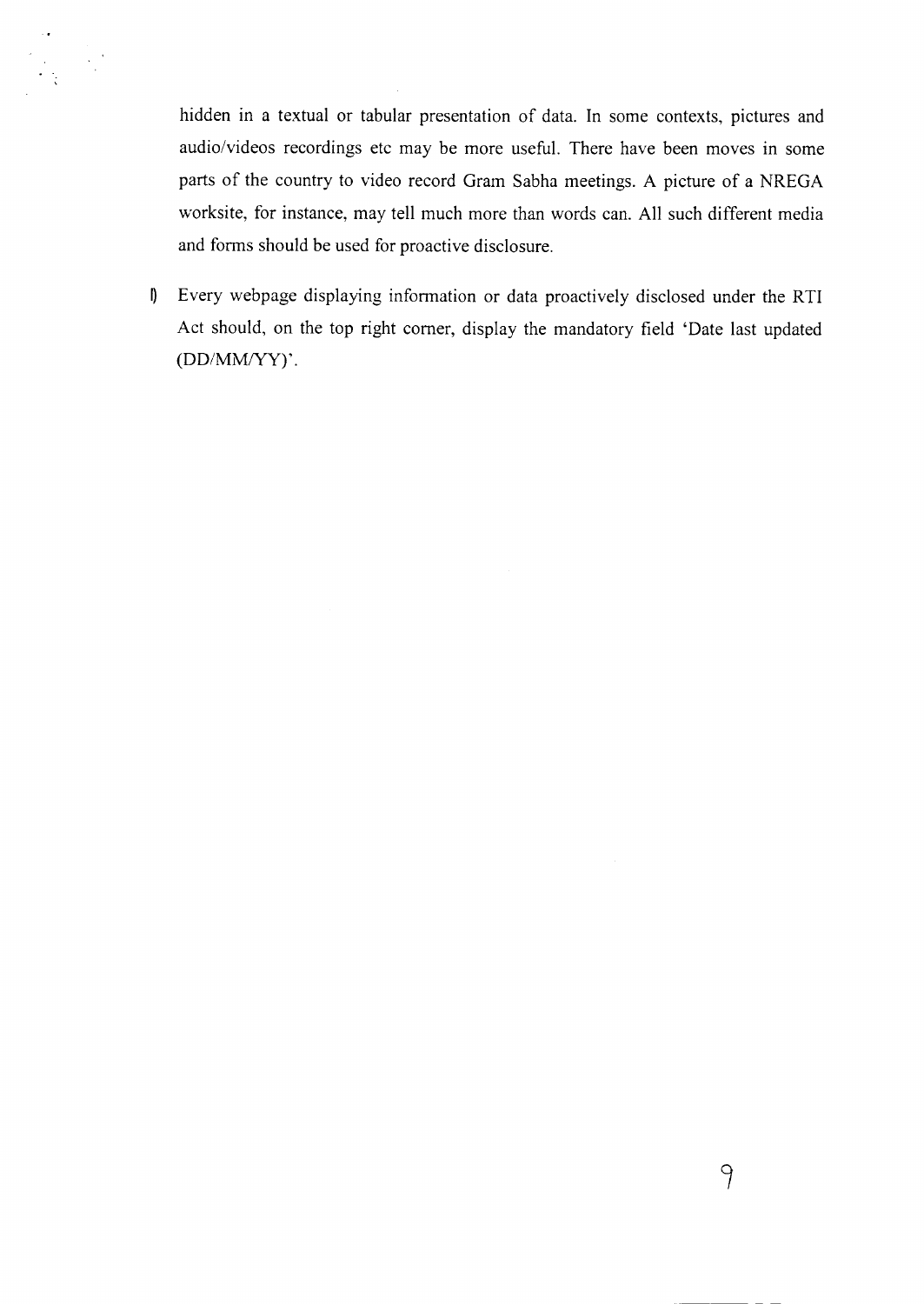#### **3.0 Guidelines for certain clauses of Section 4(1)(b) to make disclosure more effective**

**3.1** The elements of information listed in the various sub-clauses of Section 4(1)(b) must be disclosed in an integrated manner. For example, the functions and responsibilities of a public authority cannot be understood in isolation from the powers and functions of its employees, the norms that inform its decision making processes and the rules, instructions and manuals that are used in the discharge of its functions. Description of one element presupposes the existence of another. So every public authority must endeavour to integrate the information mentioned in these sub-clauses while preparing voluntary disclosure materials.

3.2 Considering that disclosure in regard to certain sub-clauses have been relatively weak, detailed guidelines for four sub-clauses are given below:

## **33 Guidelines for section 4(1)(b)(iii)** - **"the procedure followed in the decision-making processes, including channels of supervision and accountability".**

33.1 All government departments have specific duties and responsibilities under the respective Allocation of Business Rules (AOB) issued by the appropriate Government. The constitutional provisions and statutes each department is required to implement are clearly laid down in the AOB. The manner of disposal of matters assigned to each Department/Ministry is described in the Transaction of Business Rules (TOB). Additionally, every department would have a specific set of schemes and development programmes which they are required to implement directly or through their subordinate offices or other designated agencies. These documents contain the specific operations that every Public Authority is required to undertake in the course of implementing the programme or scheme. Every operation mandated under the AOB read with the TOB would be linked to a specific decision-making chain. All government officers have to follow laid down office procedure manual or the other rules which gives details of how representations, petitions and applications from citizens must be dealt with. Templates, formats, and basic steps of decisionmaking are briefly explained in such manuals. These descriptions constitute the elements of decision-making processes in general.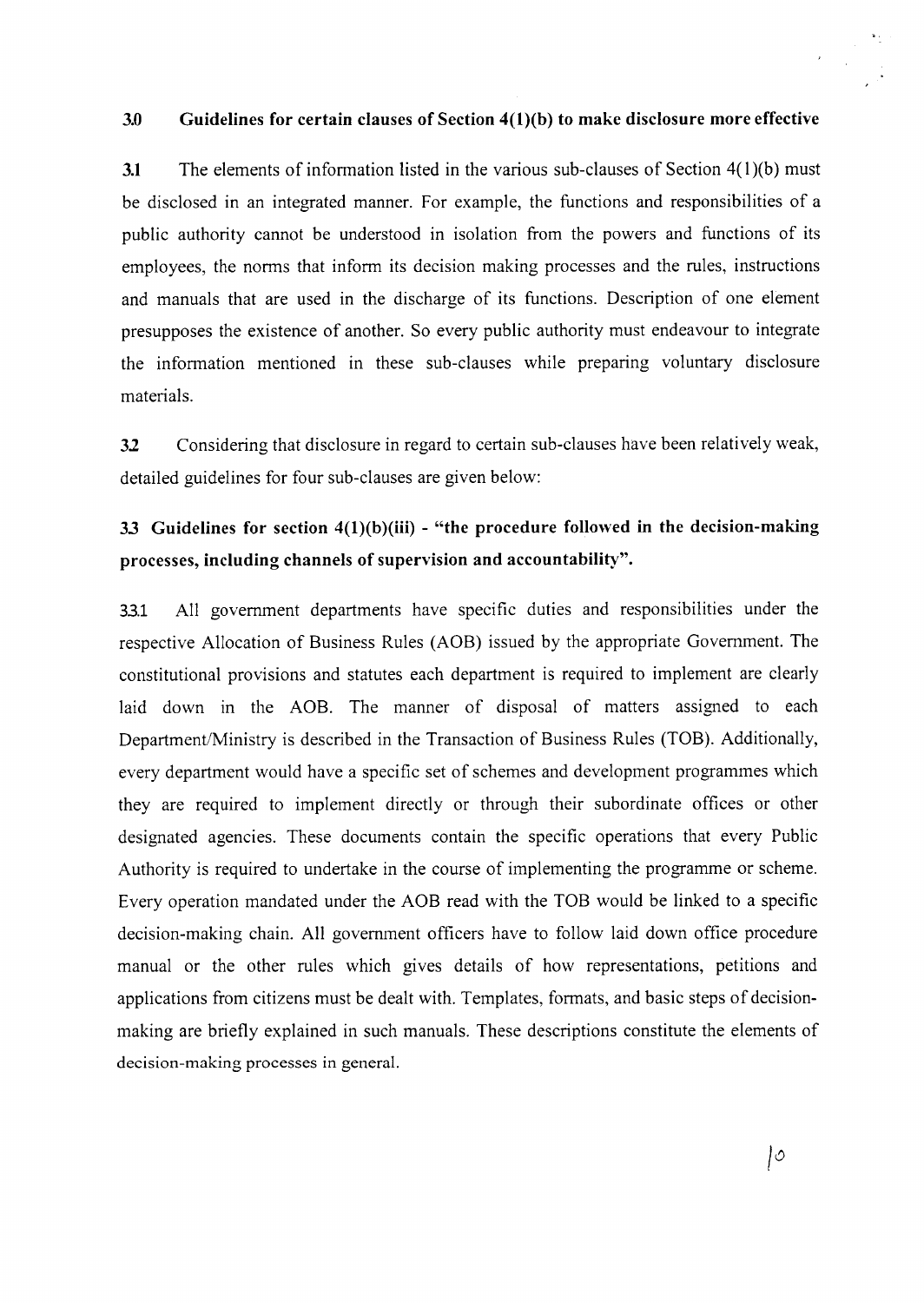332 Additionally, in the routine work of governance, government functionaries are required to make decisions in a discretionary manner but broad guiding principles are laid down in some rule or the other. For example, the General Financial Rules lay down procedures for a variety of operations relating to government finances. How sanction must be accorded for incurring expenditure; how losses to government must be reported; how responsibility for losses may be fixed on any government servant; how budgets, demand for grants are prepared and submitted; how public works must be sanctioned and executed; how commodities and services may be procured by a public authority; are all explained in these manuals which are updated from time to time. The challenge is to present a simplified version of the decision-making procedure that is of interest to a common citizen.

333 In view of the above, the guidelines for detailing the decision making processes are as follows:

- (a) Every public authority should specifically identify the major outputs/ tangible results/ services/ goods, as applicable, that it is responsible for providing to the public or to whosoever is the client of the public authority.
- (b) In respect of (a) above, the decision-making chain should be identified in the form of a flow chart explaining the rank/grade of the public functionaries involved in the decision-making process and the specific stages in the decision-making hierarchy.
- (c) The powers of each officer including powers of supervision over subordinates involved in the chain of decision-making must also be spelt out next to the flow chart or in a simple bullet-pointed format in a text-box. The exceptional circumstances when such standard decision-making processes may be overridden and by whom, should also be explained clearly. Where decentralization of decision-making has occurred in order to grant greater autonomy to public authorities, such procedures must also be clearly explained.
- (d) This design of presentation should then be extended to cover all statutory and discretionary operations that are part of the public authority's mandate under the AOB read with the TOB.

*1/*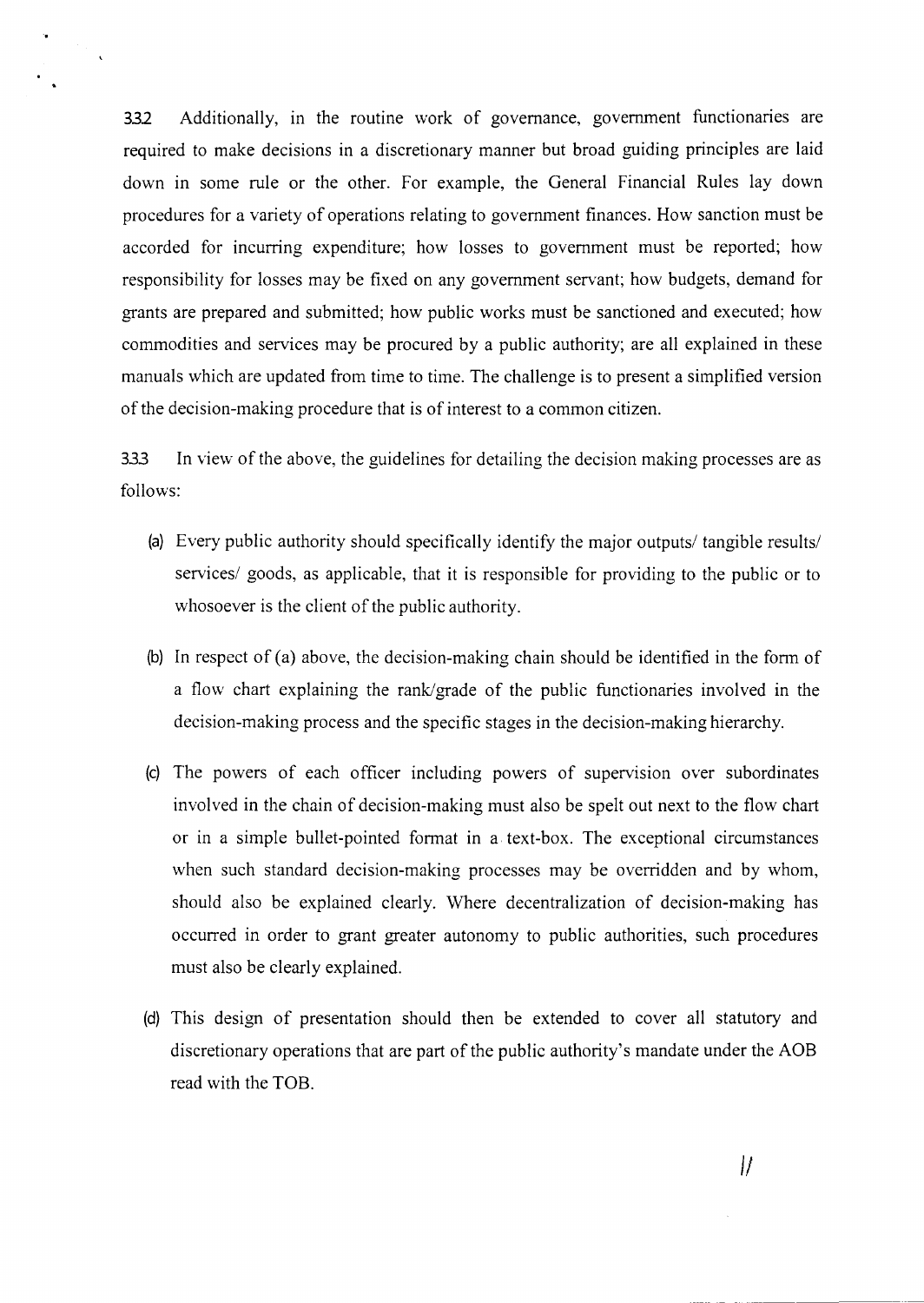(e) In the event of a public authority altering an existing decision-making process or adopting an entirely new process, such changes must be explained in simple language in order to enable people to easily understand the changes made.

# **3.4 Guidelines for Section 4(1)(b)(iv) - "the norms set by it for the discharge of its functions".**

3.4.1 Primarily, the intention of this clause is that every public authority should proactively disclose the standards by which its performance should be judged. Norms may be qualitative or quantitative in nature, or temporal or statutory norms. In order to ensure compliance with this clause, public authorities would need to disclose norms for major functions that are being performed.

3.42 Citizen Charters, which are mandatory, for each central Ministry/Department/Authority, are good examples of vehicles created for laying down norms of performance for major functions and for monitoring achievements against those standards.

3.4.3 Wherever norms have been specified for the discharge of its functions by any statute or government orders, they should be proactively disclosed, particularly linking them with the decision making processes as detailed earlier. All Public Authorities should proactively disclose the following:

- a) Defining the services and goods that the particular public authority/office provides directly (or indirectly through any other agency/contractor).
- b) Detailing and describing the processes by which the public can access and/or receive the goods and services that they are entitled to, from the public authority/office along with the forms, if any prescribed, for use by both the applicant and the service providing agency. Links to such forms (online), wherever available, should be given.
- c) Describing the conditions, criteria and priorities under which a person becomes eligible for the goods and services, and consequently the categories of people who are entitled to receive the goods and services.

 $\lambda$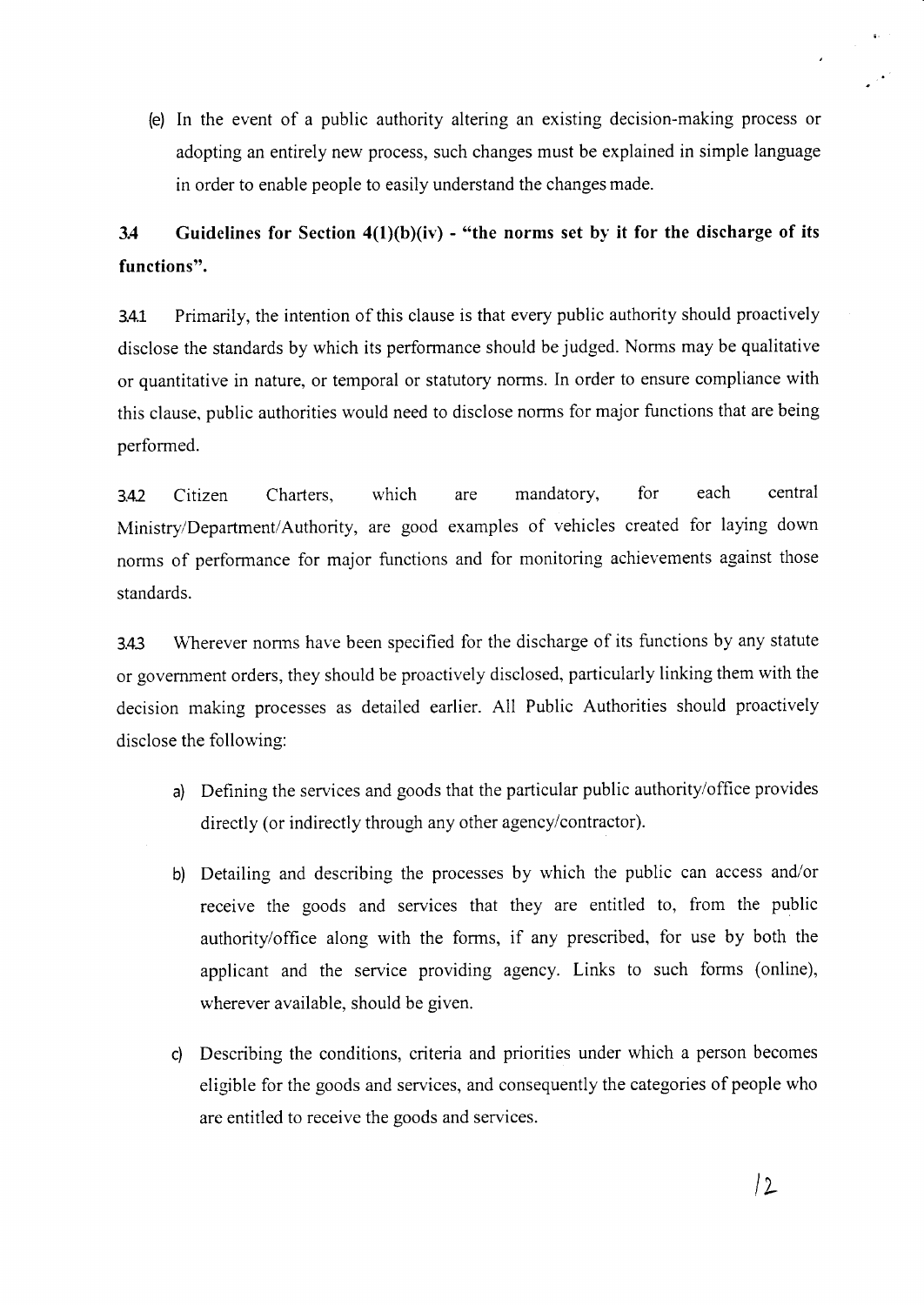d) Defining the quantitative and tangible parameters, (weight, size, frequency etc,) and timelines, that are applicable to the goods and services that are accessible to the public.

 $\mathcal{A}^{\text{max}}_{\text{max}}$ 

- e) Defining the qualitative and quantitative outcomes that each public authority/office plans to achieve through the goods and services that it was obligated to provide.
- <sup>1</sup> Laying down individual responsibility for providing the goods and services (who is responsible for delivery/implementation and who is responsible for supervision).

*35* **Guidelines for Section 4(1)(b)(xi)- "the budget allocated to each of its agency, indicating the particulars of all plans, proposed expenditures and reports on disbursements made".** 

35.1 The public authorities while disclosing their budgets shall undertake the following:

- (a) Keeping in view of the technical nature of the government budgets, it is essential that Ministries/Departments prepare simplified versions of their budgets which can be understood easily by general public and place them in public domain. Budgets and their periodic monitoring reports may also be presented in a more user-friendly manner through graphs and tables, etc.
- (b) Outcome budget being prepared by Ministries/Departments of Government of India should be prominently displayed and be used as a basis to identify physical targets planned during the budgetary period and the actual achievement vis-à-vis those targets. A monthly programme implementation calendar method of reporting being followed in Karnataka is a useful model.
- (c) Funds released to various autonomous organizations/ statutory organizations/ attached offices/ Public Sector Enterprises/ Societies/ NGOs/ Corporations etc. should be put on the website on a quarterly basis and budgets of such authorities may be made accessible through links from the website of the Ministry/Department. If a subsidiary does not have a website then the budgets and expenditure reports of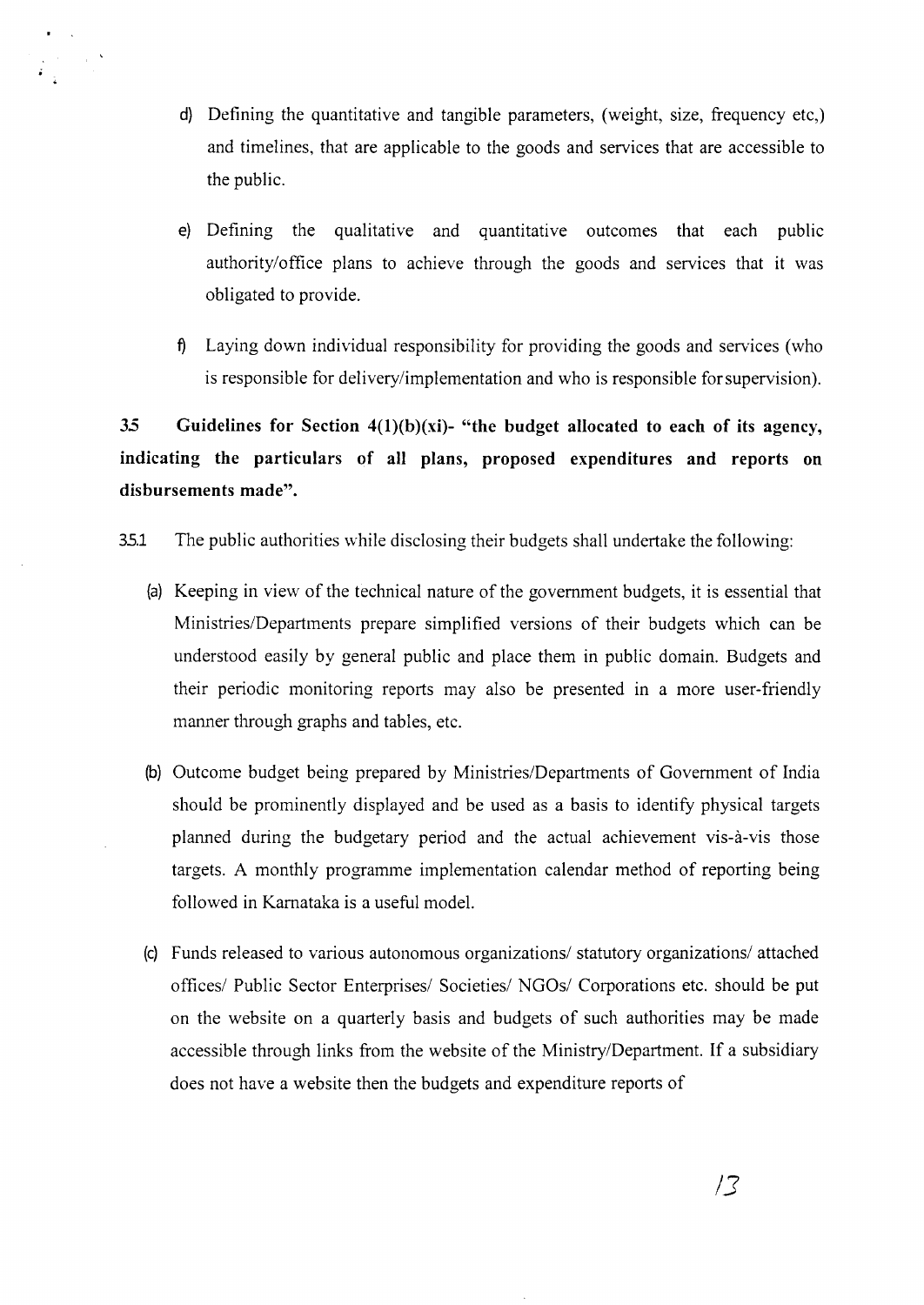such subsidiary authority may be uploaded on the website of the principal Public Authority.

(d) Wherever required by law or executive instruction, sector specific allocations and achievements of every department or public authority (where feasible) must be highlighted. For example, budget allocation and target focusing on gender, children, Scheduled Castes and Scheduled Tribes and religious minorities should be specially highlighted. The sector-wise breakup of these targets and actual outcomes must be given in simplified form to enable the vulnerable segments of society to better understand the budgets of public authorities.

# **3.6 Guidelines for Section 4(1)(b)(xiv)** — **details in respect of information, available to or held by it, reduced in an electronic form.**

3.6.1 On the one hand, this clause serves as a means of proactively disclosing the progress made in computerizing information under Section 4(l)(a) of the RTI Act in a periodic manner. On the other, it provides people with clarity about the kinds of electronic information that, although not held by the public authority, is available to them. For example the stocks of ration available with individual fair price shops may not be held by the District Civil Supplies office, but may be available at a subordinate formation.

3.6.2 Keeping in view the varied levels of computerization of records and documents in public authorities, data about records that have been digitized may be proactively disclosed on the respective websites, excluding those records /files /information that are exempted under Section 8. The data about digitized record may include the name of the record and any categorization or indexing used; the subject matter and any other information that is required to be compiled in relation to a file as prescribed by Manual of Office Procedure (and to be prescribed by MOP for electronic records that is under finalization by DARPG), the division/ section/ unit/ office where the record is normally held; the person, with designation, responsible for maintaining the record; and the life span of the record, as prescribed in the relevant record retention schedule.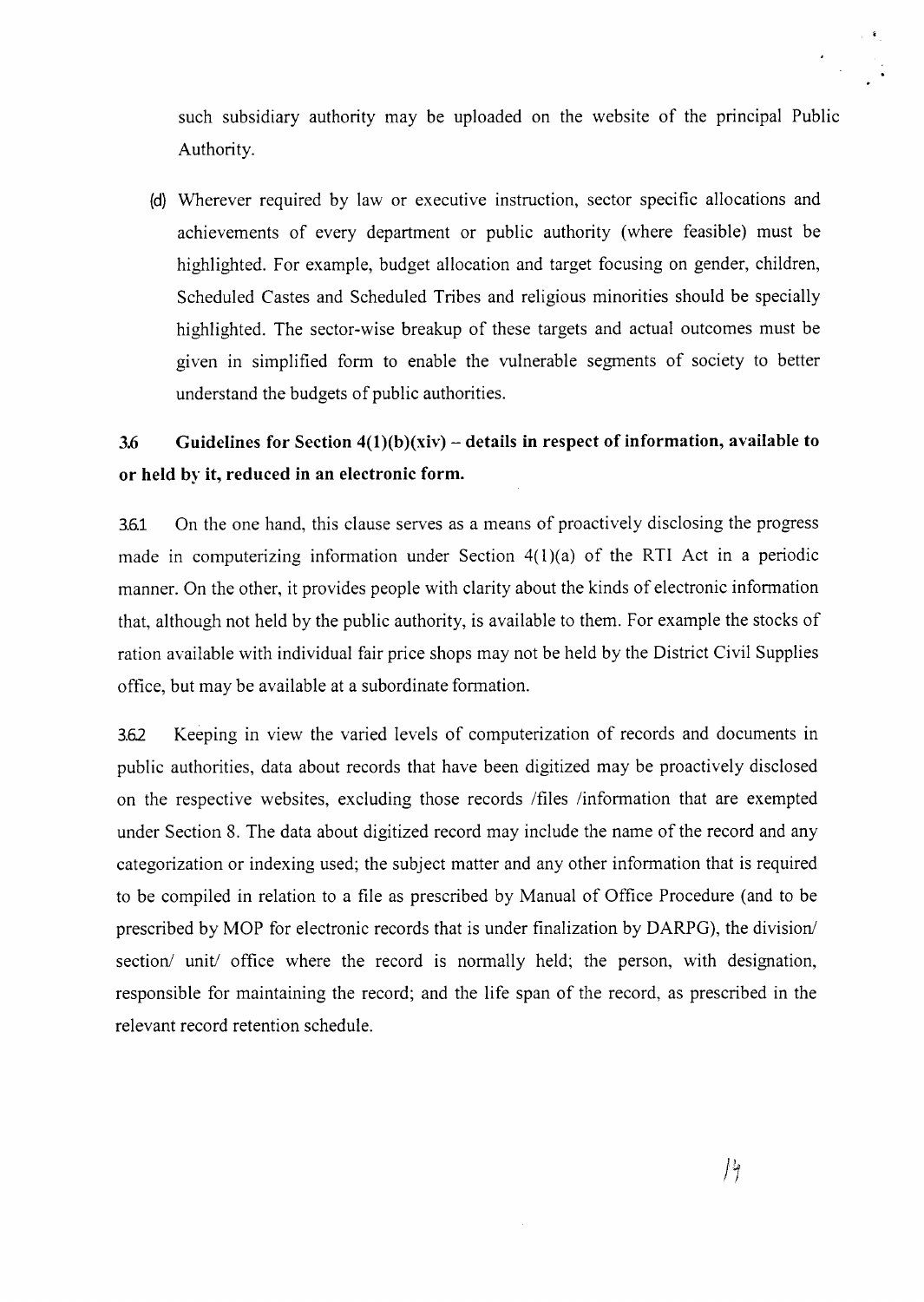#### 4.0 Compliance with Provisions of *suo motu* (proactive) disclosure under the RTI Act

**4.1** Each Ministry/Public Authority shall ensure that these guidelines are fully operationalized within a period of 6 months from the date of their issue.

4.2 Proactive disclosure as per these guidelines would require collating a large quantum of information and digitizing it. For this purpose. Ministries/Public Authorities may engage consultants or outsource such work to expeditiously comply with these guidelines. For this purpose, the plan/non-plan funds of that department may be utilized.

4.3 The Action Taken Report on the compliance of these guidelines should be sent, along with the URL link, to the Central Information Commission soon after the expiry of the initial period of 6 months.

4.4 Each Ministry/ Public Authority should get its proactive disclosure package audited by third party every year. The audit should cover compliance with the proactive disclosure guidelines as well as adequacy of the items included in the package. The audit should examine whether there are any other types of information which could be proactively disclosed. Such audit should be done annually and should be communicated to the Central In formation Commission annually through publication on their own websites. Further, the task of undertaking transparency audits may be given to the respective Training Institues under each Ministry/Department/Public Authority and across the States and Union Territories. "However, in cases where no training institutue exists under the Ministries/Departments/Public Authorities the tasks of undertaking transparency audits may be given to any Government Training Insitutue." All Public Authorities should proactively disclose the names of the third party auditors on their website. For carrying out third party audit through outside consultants also. Ministries/Public Authorities should utilize their plan/non-plan funds.

**4.5** The Central Information Commission should examine the third-party audit reports for each Ministry/Public Authority and offer advice/recommendations to the concerned Ministries/ Public Authorities.

4.6 Central Information Commission should carry out sample audit of few of the Ministries/ Public Authorities each year with regard to adequacy of items included as well as compliance of the Ministry/Public Authority with these guidelines.